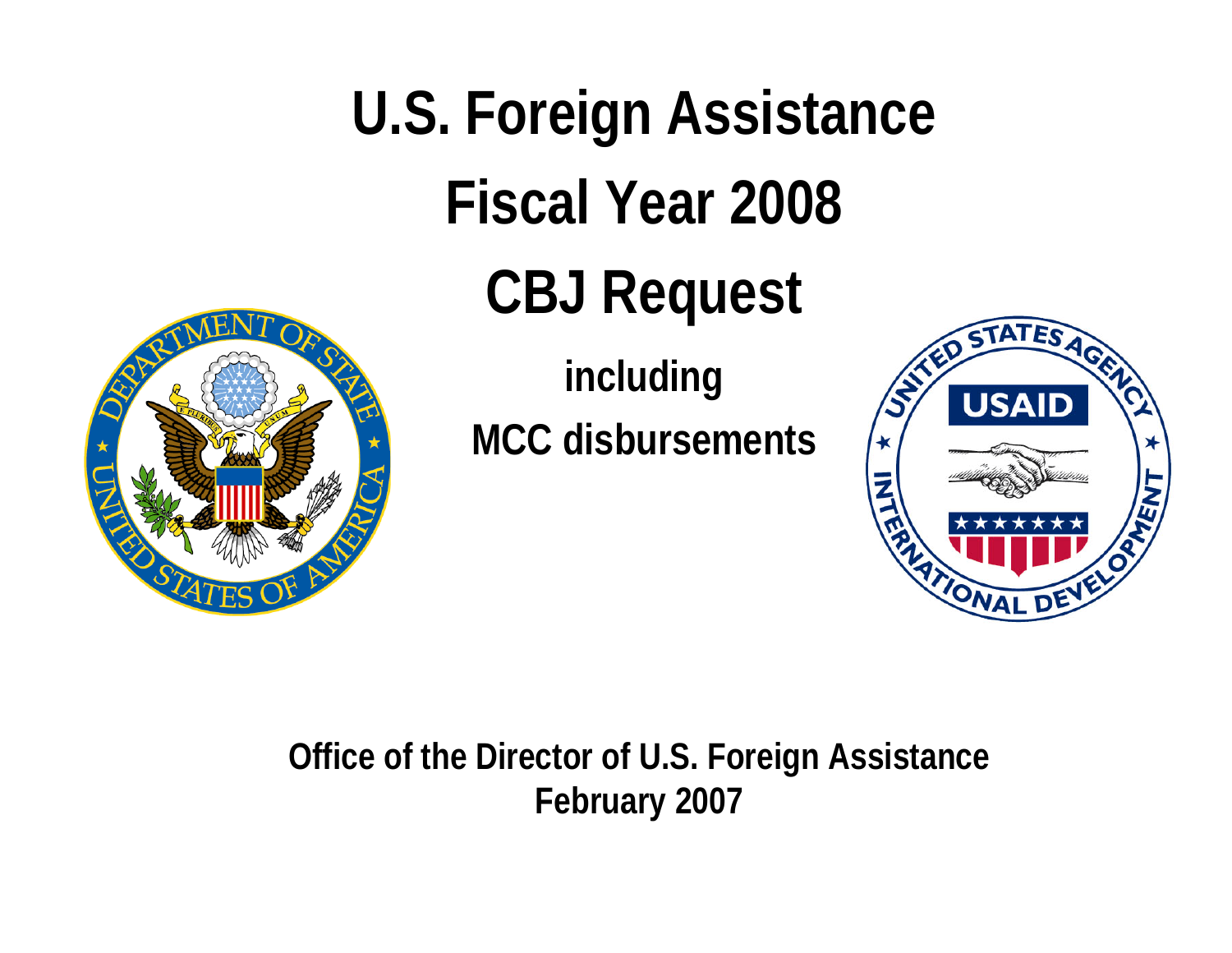#### *FY2008 Allocations by Country Program Size (including projected MCC disbursements)*



**Total # of Countries Receiving U.S. Foreign Assistance = 155**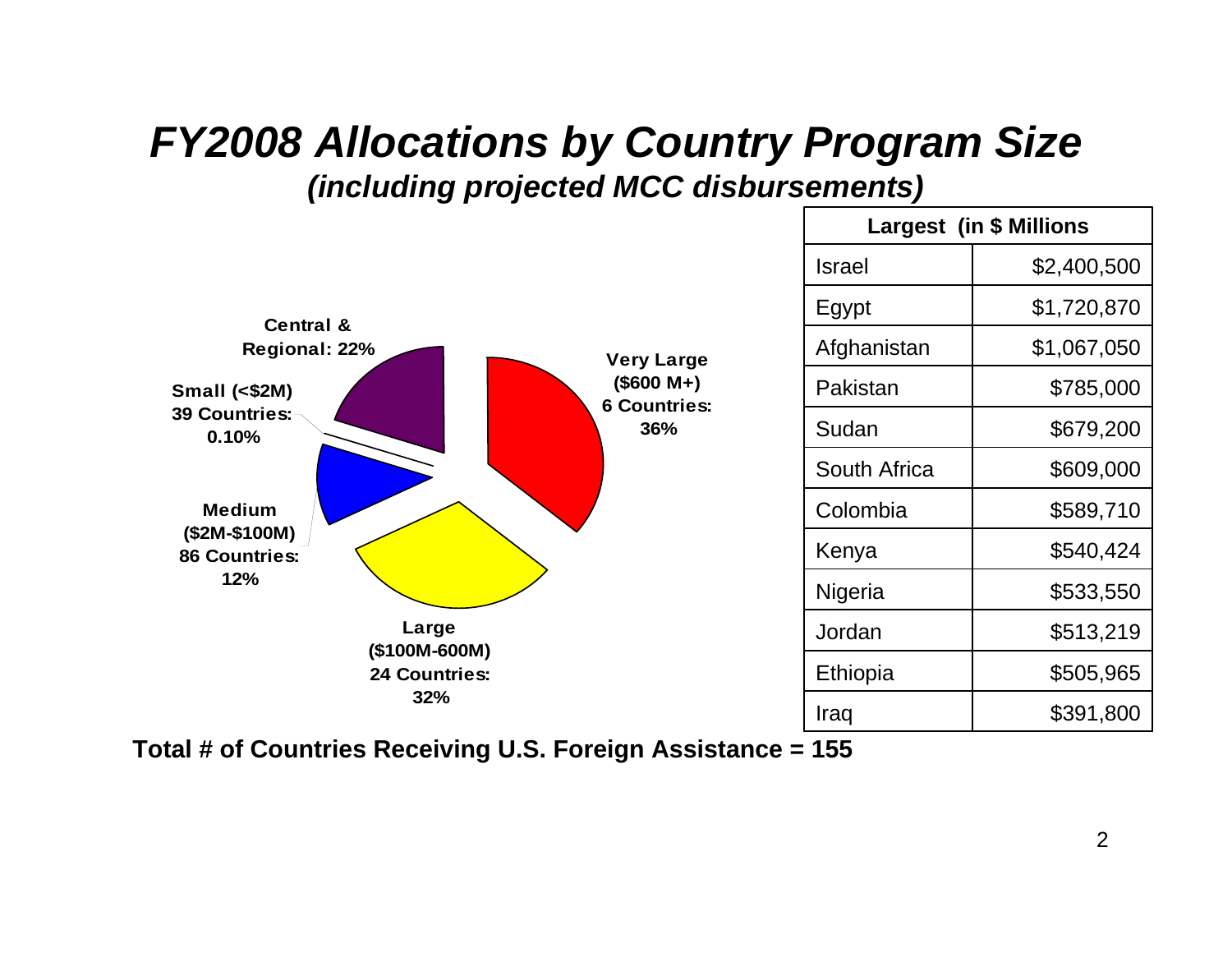#### *FY 2006 & FY 2008 Allocations (including MCC disbursements) % of Total by Country Category and Objective*

| <b>Objective</b>                                       | <b>FY 2006</b> |     |      | <b>FY 2008</b> |
|--------------------------------------------------------|----------------|-----|------|----------------|
| <b>Peace &amp; Security</b>                            | 38%            |     | 33%  |                |
| <b>Governing Justly &amp;</b><br><b>Democratically</b> | 7%             |     | 7%   |                |
| <b>Investing in People</b>                             | 28%            | 51% | 34%  | 57%            |
| <b>Economic Growth</b>                                 | <b>16%</b>     |     | 16%  |                |
| <b>Humanitarian Assistance</b>                         | 11%            |     | 10%  |                |
| Total                                                  | 100%           |     | 100% |                |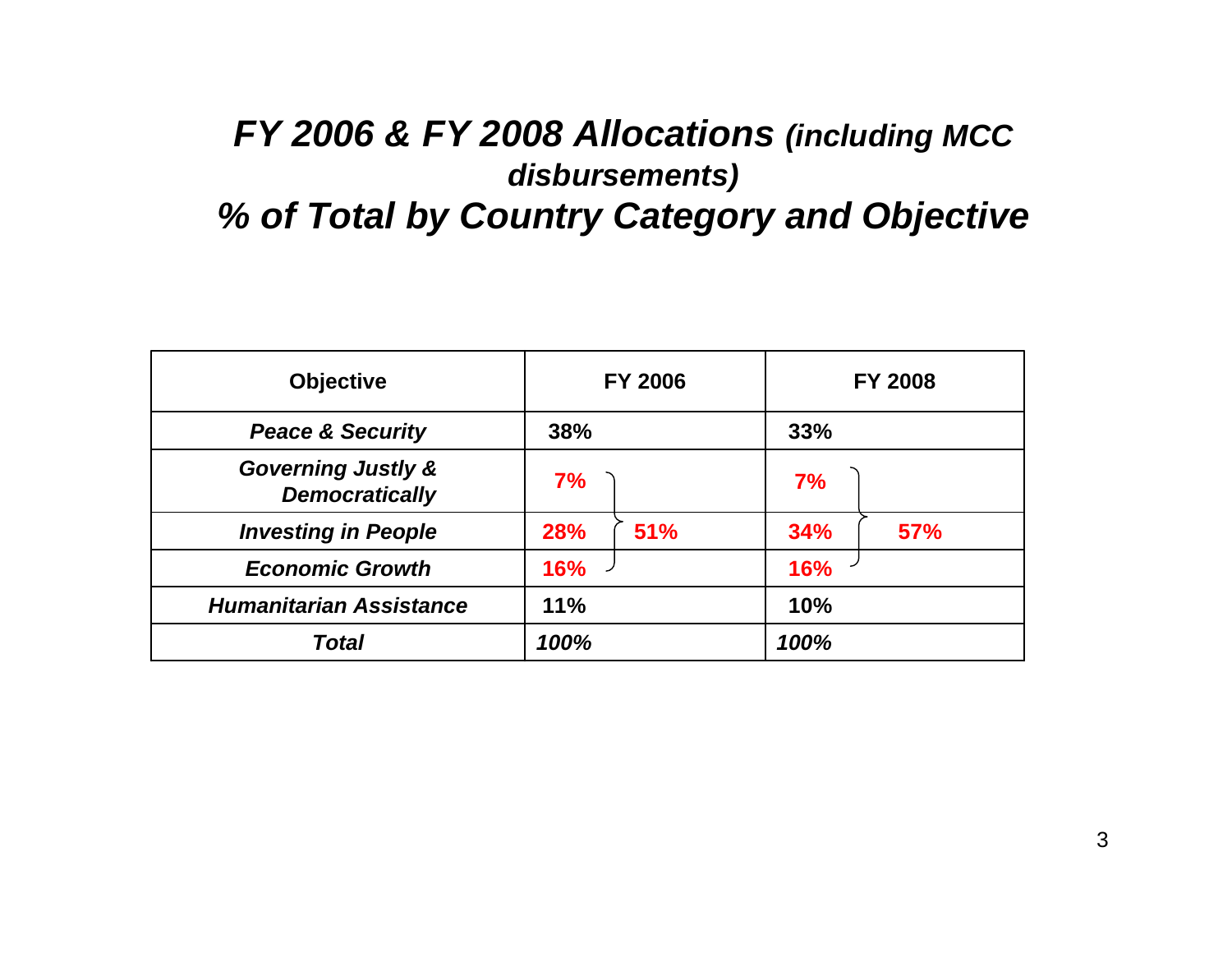## FY 2006 Assistance Allocations by % within **Country Categories by Objective**

| FY 2006 Country Category by Objective, including MCC disbursments |                       |                                           |                        |                    |                           |  |  |
|-------------------------------------------------------------------|-----------------------|-------------------------------------------|------------------------|--------------------|---------------------------|--|--|
|                                                                   | Peace and<br>Security | Governing Justly<br>and<br>Democratically | Investing in<br>People | Economic<br>Growth | Humantarian<br>Assistance |  |  |
| Rebuilding                                                        | 40%                   | 12%                                       | 15%                    | 19%                | 15%                       |  |  |
| Developing                                                        | 39%                   | 7%                                        | 30%                    | 21%                | 3%                        |  |  |
| Transforming                                                      | 17%                   | 7%                                        | 56%                    | 19%                | 1%                        |  |  |
| Sustaining                                                        | 79%                   | 3%                                        | 9%                     | 9%                 | 0%                        |  |  |
| Restricted                                                        | 45%                   | 28%                                       | 17%                    | 5%                 | 5%                        |  |  |
| Regional                                                          | 13%                   | 15%                                       | 25%                    | 30%                | 17%                       |  |  |
| Global                                                            | 15%                   | 4%                                        | 44%                    | 9%                 | 28%                       |  |  |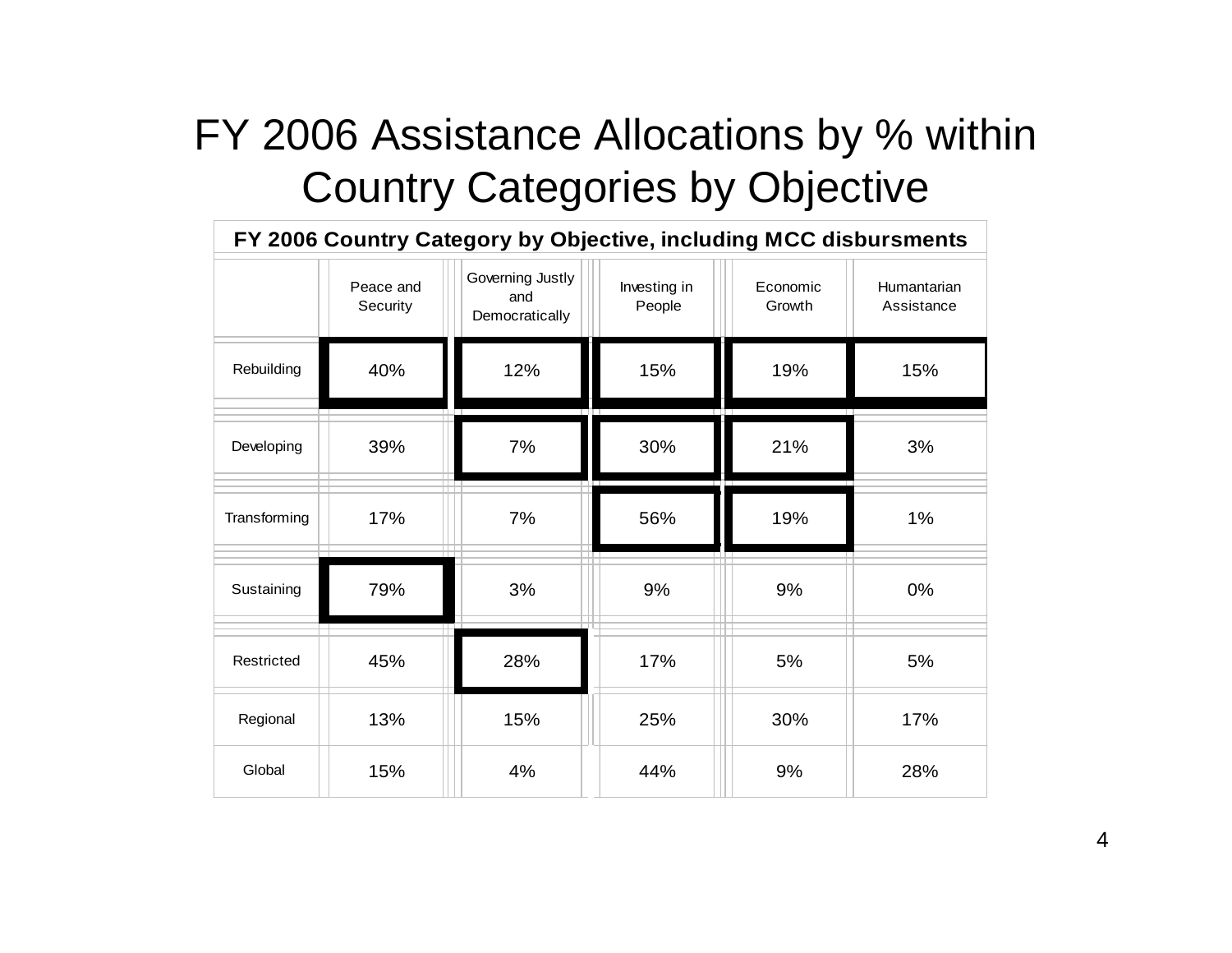## *FY2008 Assistance Allocations by % within Country Categories by Objective*

| FY 2008 Country Category by Objective, including projected MCC disbursements |                       |                                           |                        |                    |                           |  |  |
|------------------------------------------------------------------------------|-----------------------|-------------------------------------------|------------------------|--------------------|---------------------------|--|--|
|                                                                              | Peace and<br>Security | Governing Justly<br>and<br>Democratically | Investing in<br>People | Economic<br>Growth | Humantarian<br>Assistance |  |  |
| Rebuilding                                                                   | 35%                   | 18%                                       | 16%                    | 20%                | 11%                       |  |  |
| Developing                                                                   | 32%                   | 6%                                        | 44%                    | 17%                | 1%                        |  |  |
| Transforming                                                                 | 7%                    | 4%                                        | 49%                    | 40%                | 0%                        |  |  |
| Sustaining                                                                   | 76%                   | 1%                                        | 21%                    | 1%<br>m n          | 0%                        |  |  |
| Restricted                                                                   | 2%                    | 63%                                       | 16%                    | 8%                 | 11%                       |  |  |
| Regional                                                                     | 13%                   | 12%                                       | 36%                    | 38%                | 1%                        |  |  |
| Global                                                                       | 16%                   | 3%<br>.                                   | 34%                    | 7%                 | 41%                       |  |  |

*\* Outlined cells denote assistance priorities*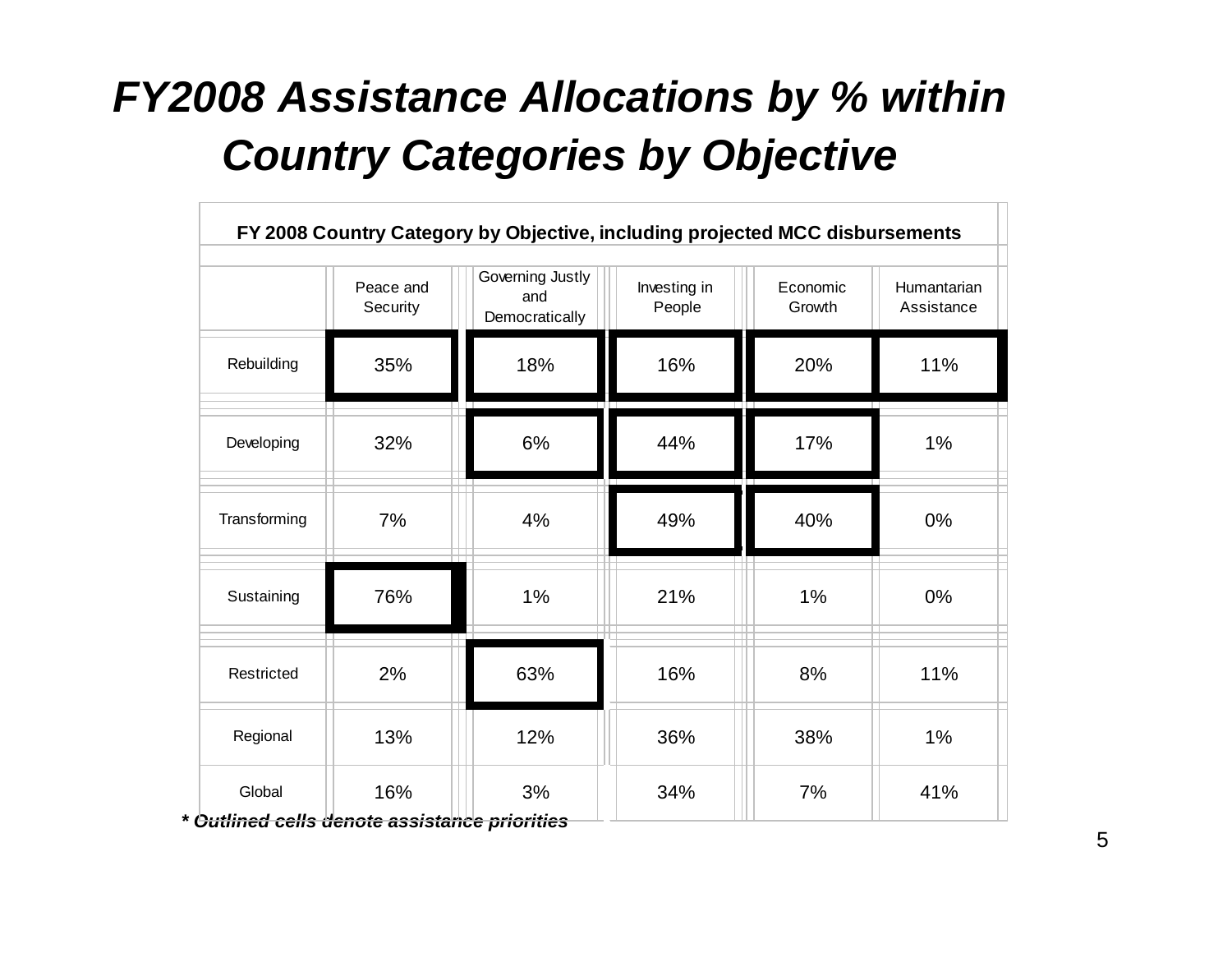# **Total Foreign Assistance Levels** 2006-2008

(In \$ Millions)

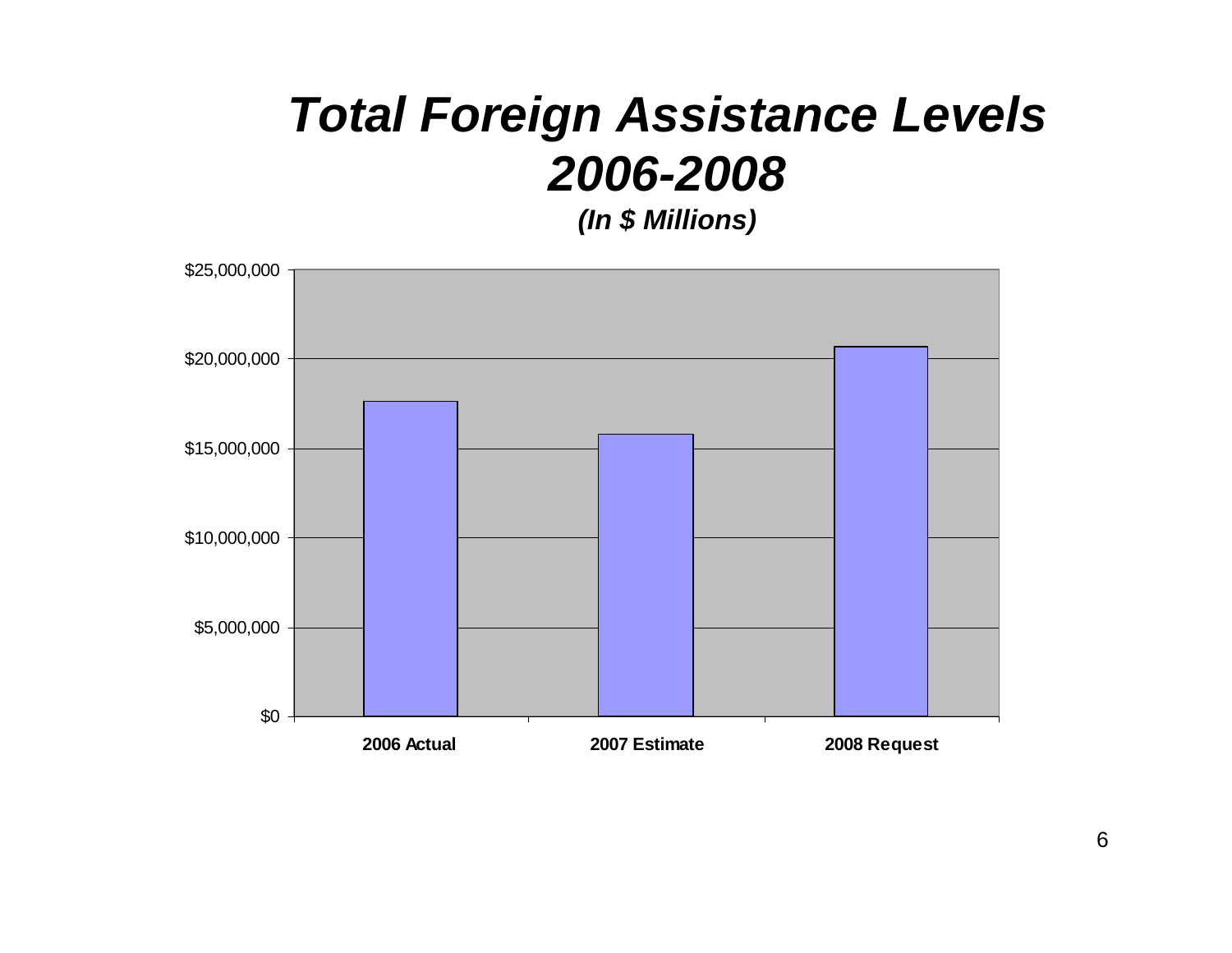### *Allocations to Objectives by Year (In \$ Millions)*

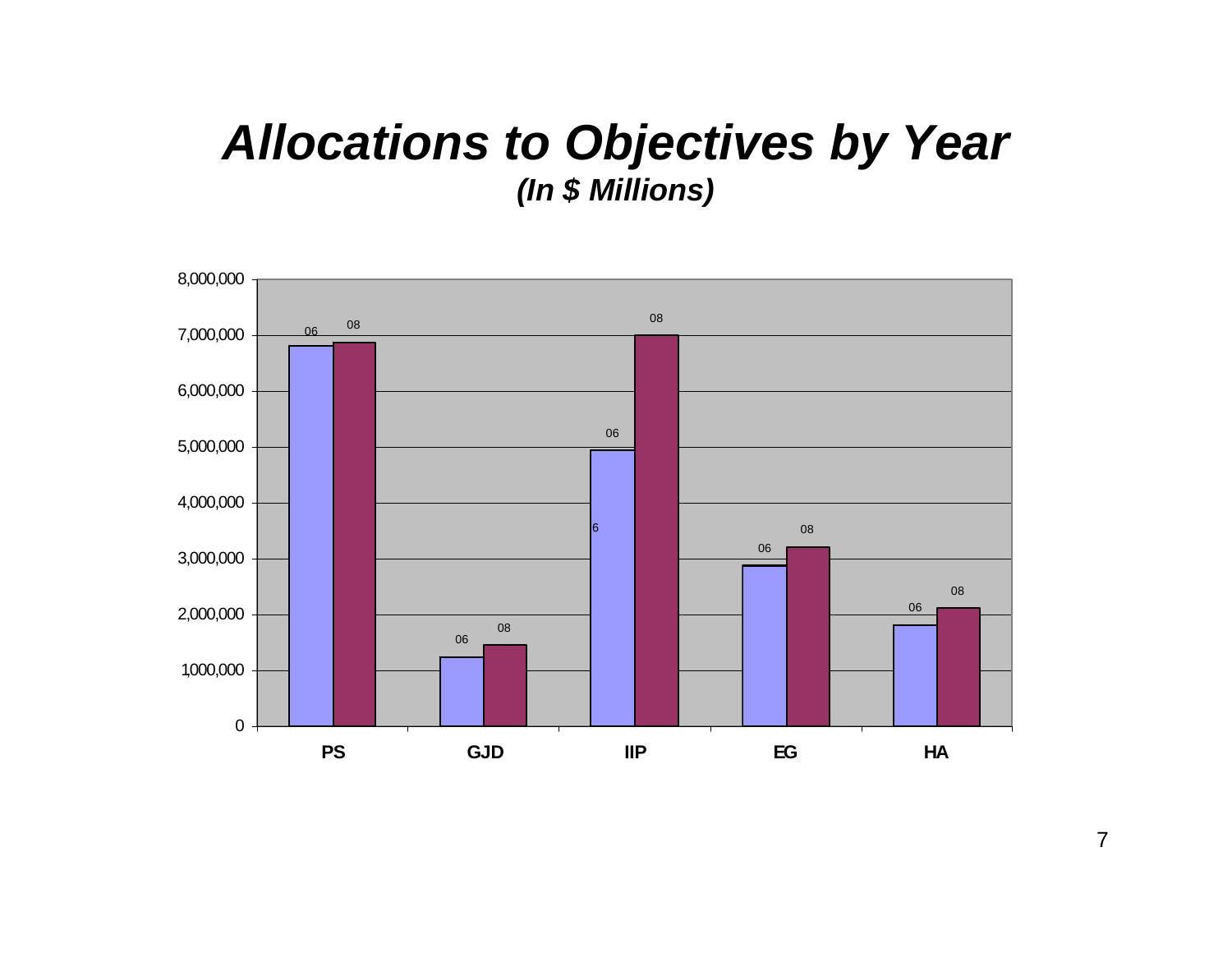#### *Allocations to Country Categories by Year (In \$ Millions)*

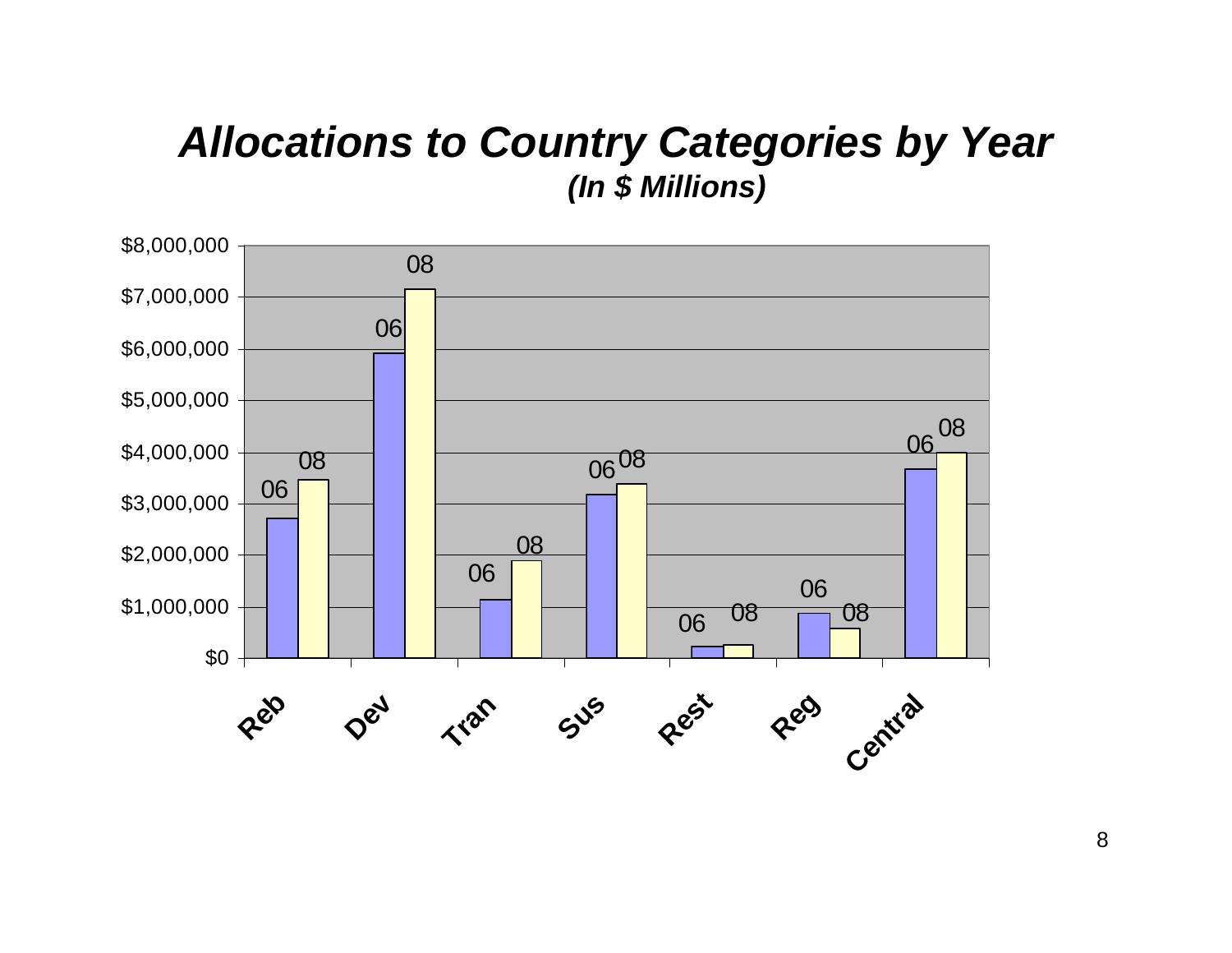#### **Allocations to Regions by Year** (In \$ Millions)

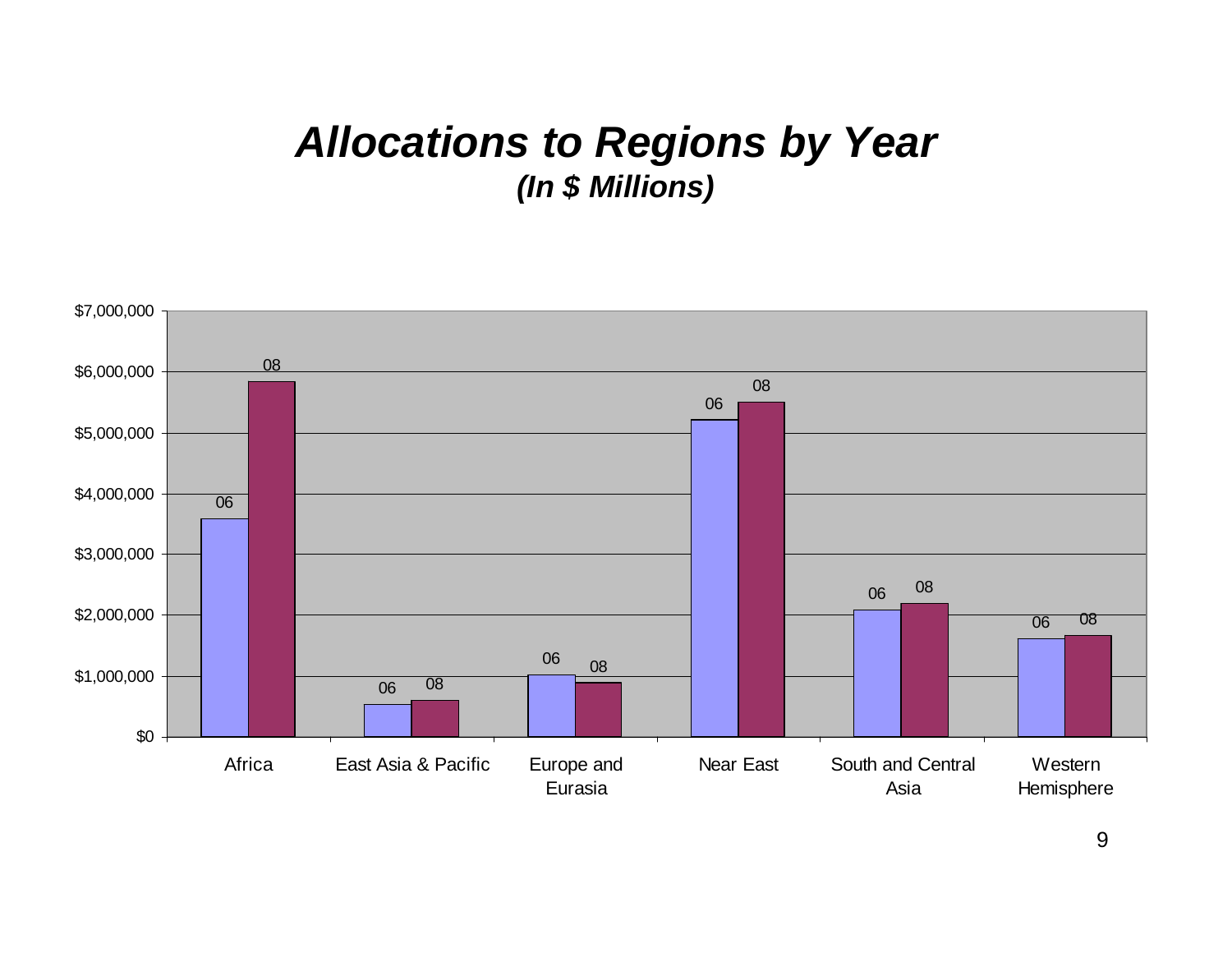#### *Allocations to Objectives by Year Africa Region (In \$ Millions)*

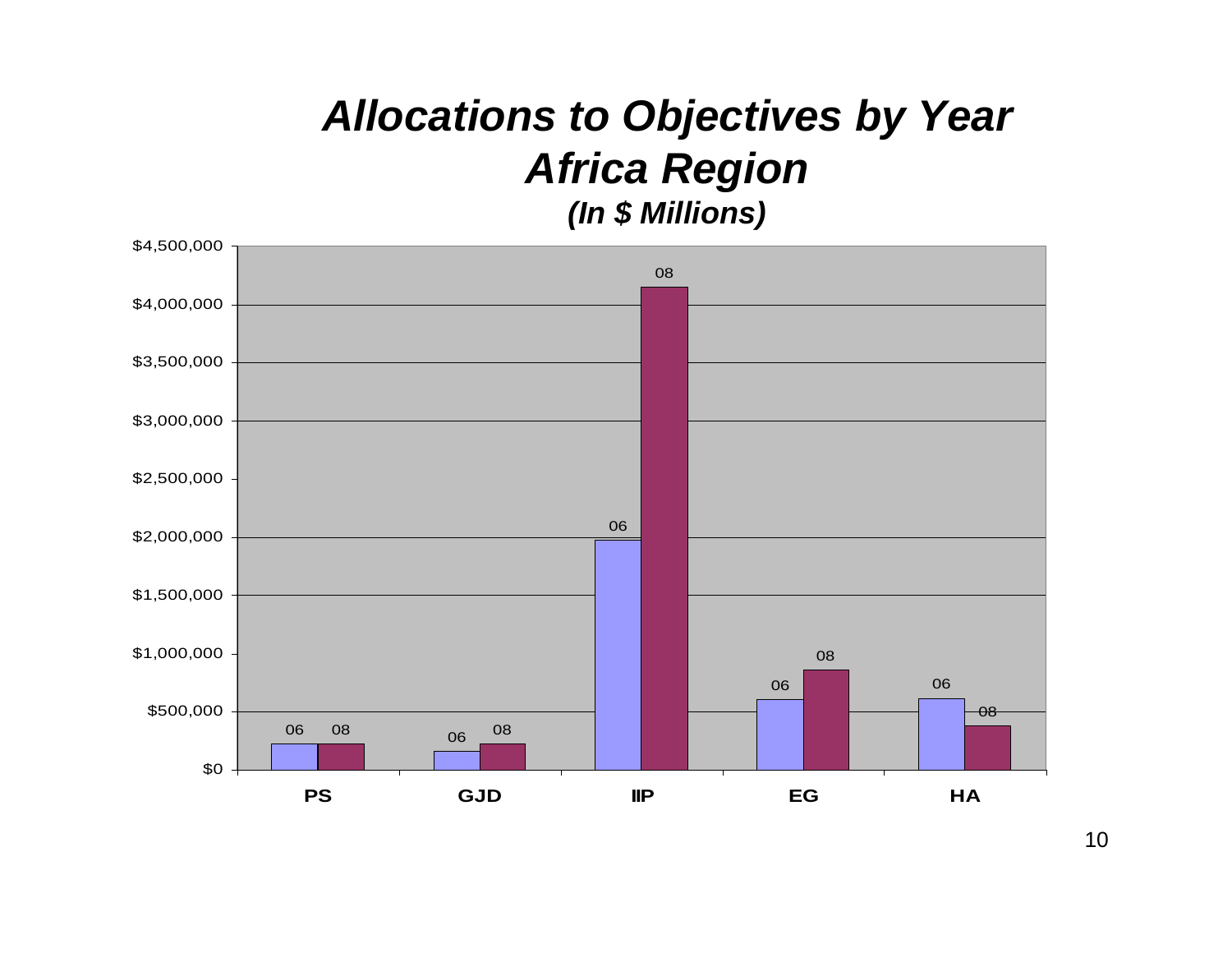#### *Allocations to Objectives by Year East Asia and Pacific(In \$ Millions)*

![](_page_10_Figure_1.jpeg)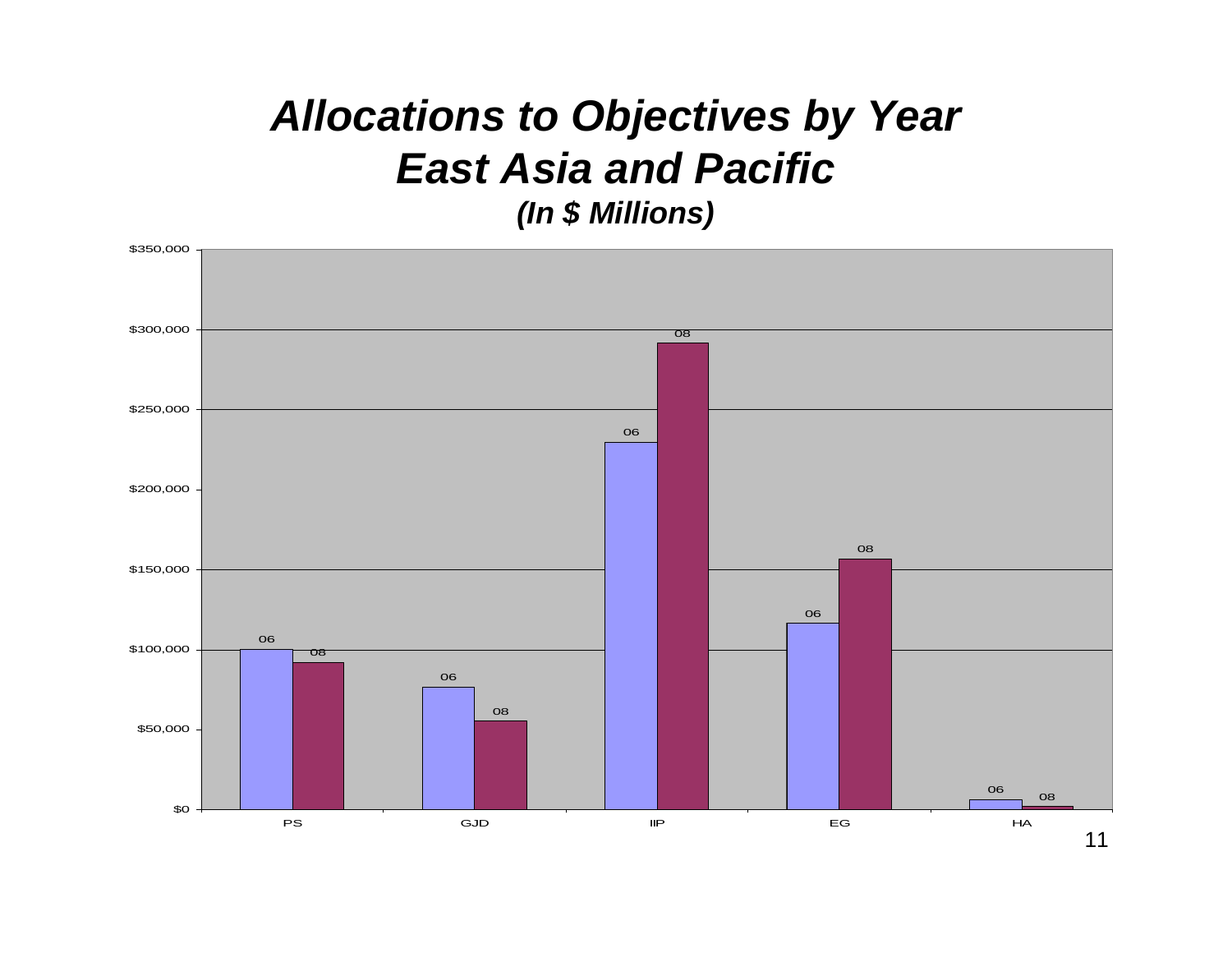#### *Allocations To Objectives by Year Europe and Eurasia (In \$ Millions)*

![](_page_11_Figure_1.jpeg)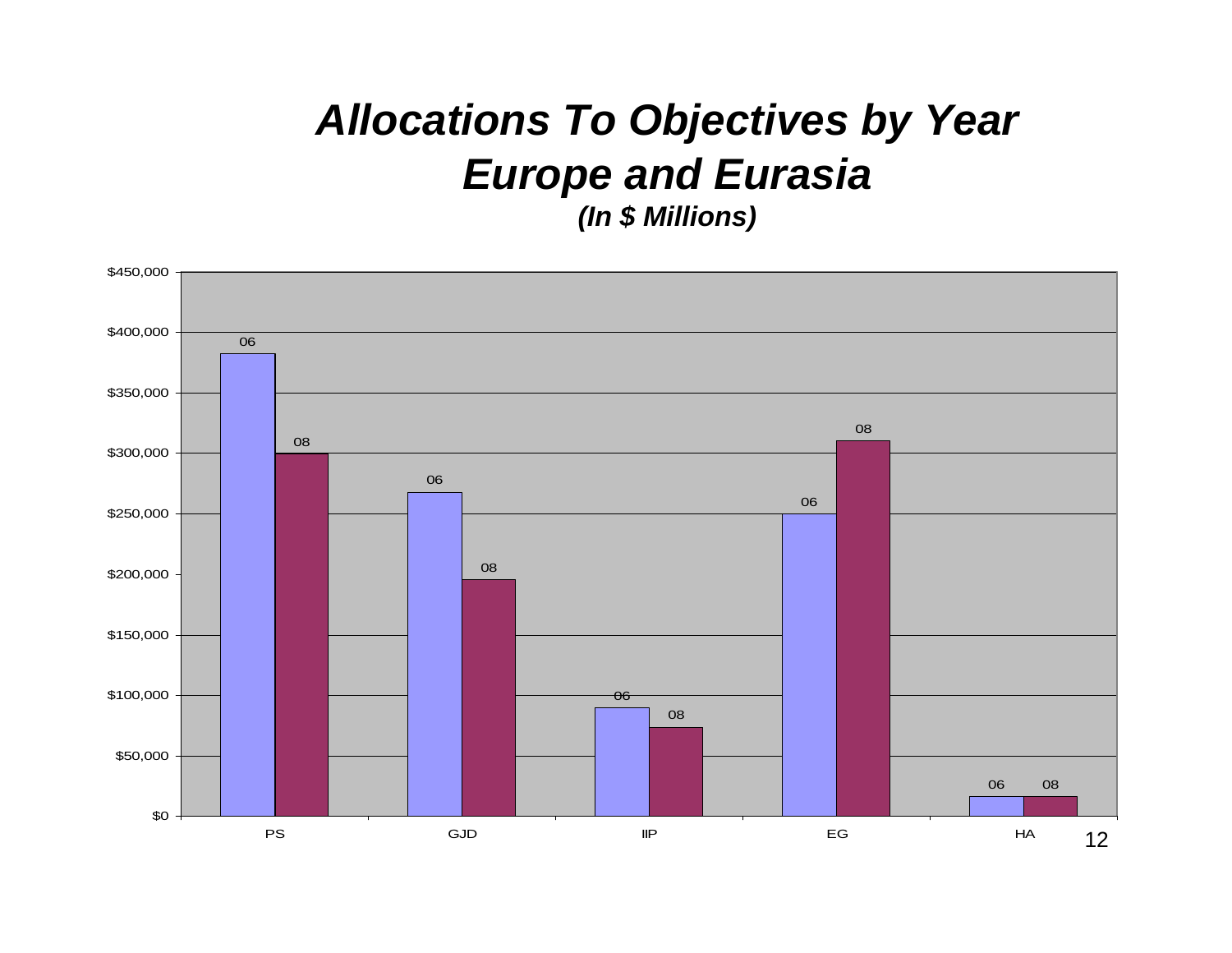#### *Allocations to Objectives by Year Near East (In \$ Millions)*

![](_page_12_Figure_1.jpeg)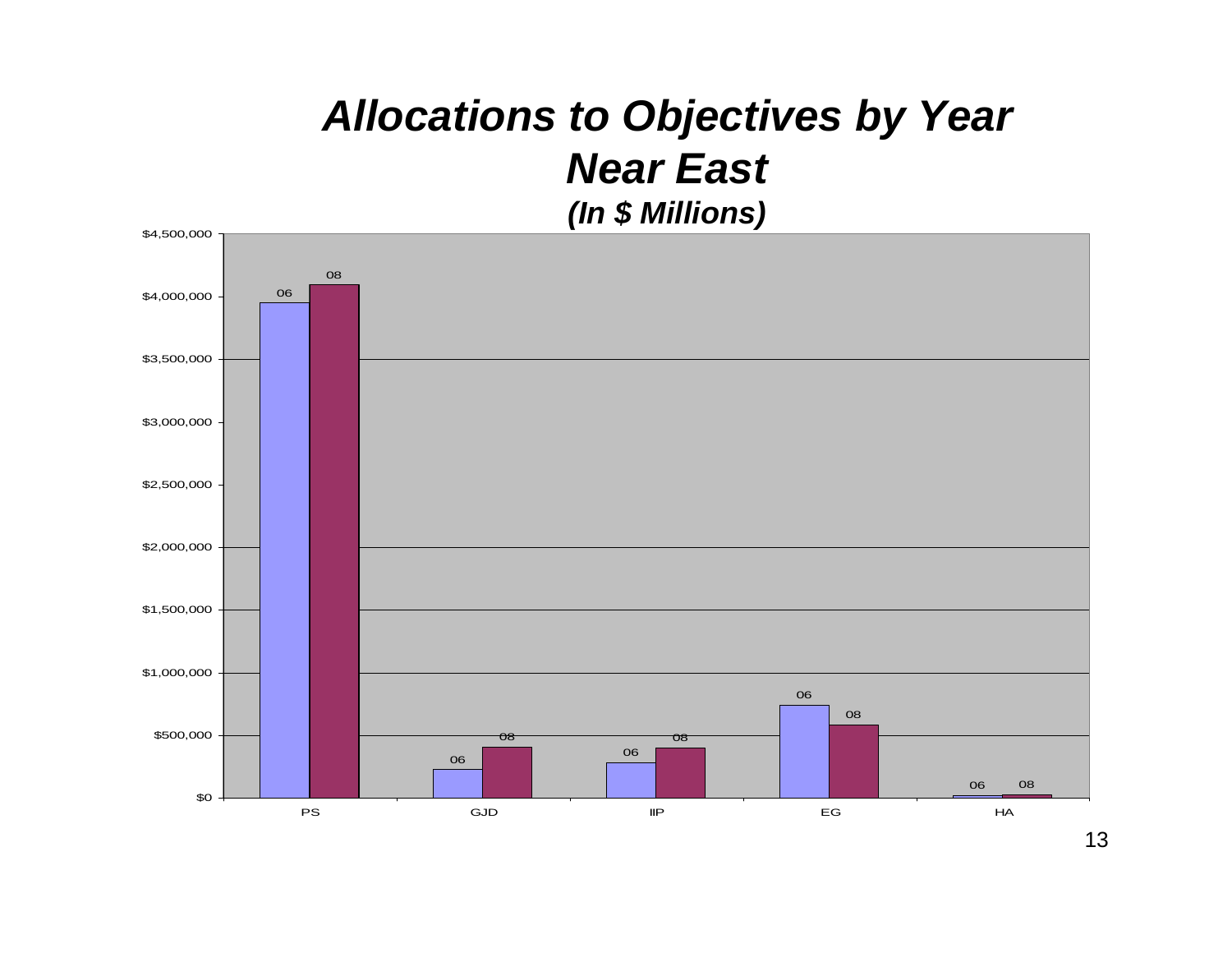#### *Allocations to Objectives by Year South and Central Asia(In \$ Millions)*

![](_page_13_Figure_1.jpeg)